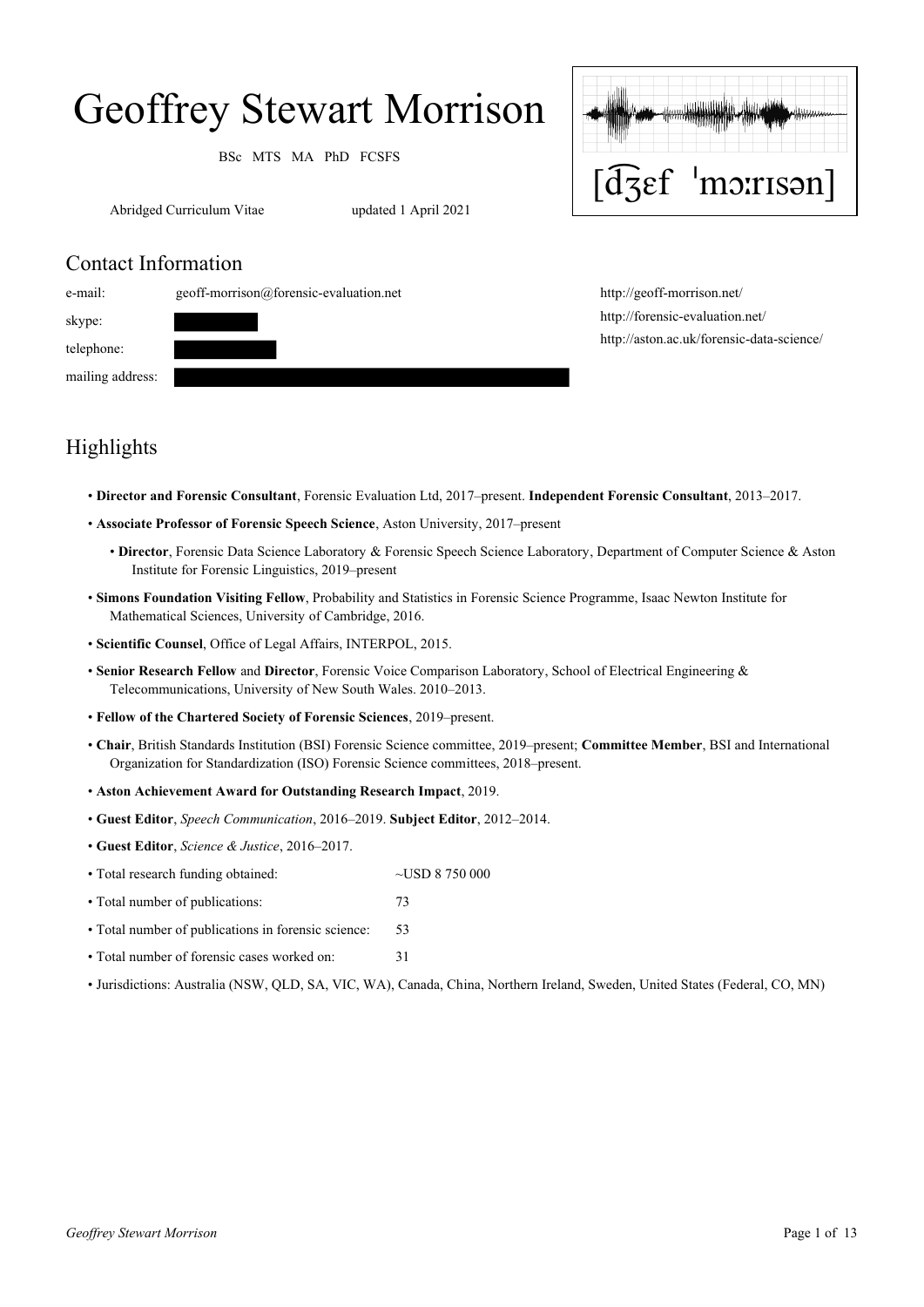# Education

| $\cdot$ PhD              | Department of Linguistics, University of Alberta       | $2003 - 2006$ |
|--------------------------|--------------------------------------------------------|---------------|
| $\cdot$ MA               | Department of Linguistics, Simon Fraser University     | $2000 - 2002$ |
| $\boldsymbol{\cdot}$ MTS | Vancouver School of Theology                           | $1992 - 1995$ |
| $\cdot$ BSc              | Faculty of Science & Engineering, University of Dundee | $1987 - 1990$ |

# Employment / Research & Teaching Appointments

| • Director and Forensic Consultant                                                                                                                                                                                                                  | $2017$ – present |
|-----------------------------------------------------------------------------------------------------------------------------------------------------------------------------------------------------------------------------------------------------|------------------|
| Forensic Evaluation Ltd, Birmingham, England, UK                                                                                                                                                                                                    |                  |
| • Associate Professor of Forensic Speech Science                                                                                                                                                                                                    | $2017 -$ present |
| • Director, Forensic Data Science Laboratory & Forensic Speech Science Laboratory                                                                                                                                                                   | $2019$ – present |
| Department of Computer Science & Aston Institute for Forensic Linguistics,<br>Aston University, Birmingham, England, UK                                                                                                                             |                  |
| • Independent Forensic Consultant                                                                                                                                                                                                                   | $2013 - 2017$    |
| Vancouver, British Columbia, Canada                                                                                                                                                                                                                 |                  |
| • Adjunct Professor                                                                                                                                                                                                                                 | $2015 - 2017$    |
| · Adjunct Associate Professor                                                                                                                                                                                                                       | $2010 - 2015$    |
| Department of Linguistics, University of Alberta, Edmonton, Alberta, Canada                                                                                                                                                                         |                  |
| • Simons Foundation Visiting Fellow                                                                                                                                                                                                                 | 2016             |
| Probability and Statistics in Forensic Science Programme, Isaac Newton Institute for Mathematical Sciences,<br>University of Cambridge, Cambridge, England, UK                                                                                      |                  |
| · Scientific Counsel                                                                                                                                                                                                                                | 2015             |
| Office of Legal Affairs, International Criminal Police Organisation (INTERPOL) General Secretariat,<br>Lyon, France                                                                                                                                 |                  |
| • Visiting Fellow                                                                                                                                                                                                                                   | $2013 - 2015$    |
| • Senior Research Fellow & Director of Forensic Voice Comparison Laboratory                                                                                                                                                                         | $2010 - 2013$    |
| • Visiting Fellow                                                                                                                                                                                                                                   | $2009 - 2010$    |
| School of Electrical Engineering & Telecommunications, University of New South Wales,<br>Sydney, New South Wales, Australia                                                                                                                         |                  |
| • Invited Lecturer                                                                                                                                                                                                                                  | $2010 - 2015$    |
| Consejo Superior de Investigaciones Científicas (CSIC) [Spanish National Research Council],<br>/ Universidad Internacional Menéndez Pelayo (UIMP)<br>Judicial Phonetics Specialisation, Masters of Phonetics and Phonology Programme, Madrid, Spain |                  |
| · Research Associate                                                                                                                                                                                                                                | $2007 - 2010$    |
| School of Language Studies, Australian National University, Canberra, ACT, Australia                                                                                                                                                                |                  |
| • Research Fellow                                                                                                                                                                                                                                   | $2006 - 2007$    |
| Speech Lab, Department of Cognitive & Neural Systems, Boston University, Boston, Massachusetts, USA                                                                                                                                                 |                  |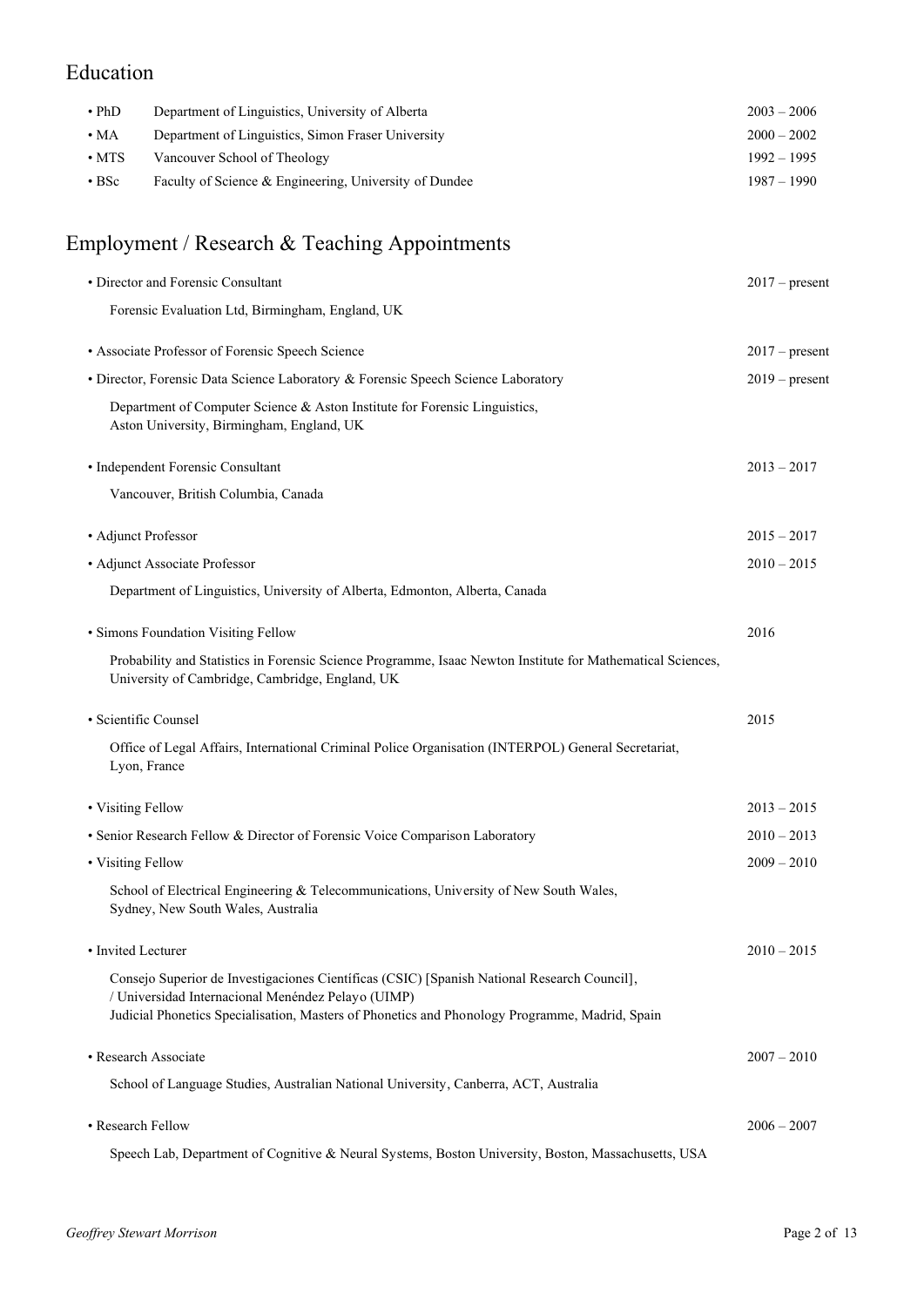# Research Funding

## **Grants and contracts**

| • UK Research and Innovation (UKRI), Research England, Expanding Excellence in England Fund (E3)                                                                                                                      | 2019-2022     |  |
|-----------------------------------------------------------------------------------------------------------------------------------------------------------------------------------------------------------------------|---------------|--|
| Aston Institute for Forensic Linguistics                                                                                                                                                                              |               |  |
| One of a team of 4 applicants. I took the lead on drafting the scientific portion of the application.                                                                                                                 |               |  |
| Total value GBP 6 000 000                                                                                                                                                                                             |               |  |
|                                                                                                                                                                                                                       |               |  |
| · Australian Research Council Linkage Project                                                                                                                                                                         | $2010 - 2013$ |  |
| Making demonstrably valid and reliable forensic voice comparison a practical everyday reality in Australia                                                                                                            |               |  |
| Lead Investigator, with 6 other named researchers                                                                                                                                                                     |               |  |
| Partner Organisations: Australian Federal Police, National Institute of Forensic Science, Australasian Speech Science and<br>Technology Association, New South Wales Police, Queensland Police Service, Guardia Civil |               |  |
| Total value AUD 544 000                                                                                                                                                                                               |               |  |
| • United States Government, Office of the Director of National Intelligence (ODNI),                                                                                                                                   | 2010-2011     |  |
| Intelligence Advanced Research Projects Activity (IARPA), through the Army Research Laboratory (ARL)                                                                                                                  |               |  |
| Incorporation of forensic analysis techniques as part of an automatic speaker recognition system                                                                                                                      |               |  |
| Team leader at UNSW, leading a team of 6, collaborating with a team of 5 at IBM T J Watson Labs                                                                                                                       |               |  |
| Total value confidential                                                                                                                                                                                              |               |  |
|                                                                                                                                                                                                                       |               |  |

### **Awards**

| • Aston Achievement Award for Outstanding Research Impact (awarded to Centre for Forensic Linguistics team) | 2019 |
|-------------------------------------------------------------------------------------------------------------|------|
| • Simons Foundation Visiting Fellow at Isaac Newton Institute for Mathematical Sciences                     | 2016 |
| • Australian Research Council Postdoctoral Fellowship (Industry)                                            | 2010 |
| • Social Sciences and Humanities Research Council of Canada Postdoctoral Fellowship                         | 2006 |
| • Social Sciences and Humanities Research Council of Canada Doctoral Fellowship                             | 2003 |
| • University of Alberta Honorary PhD Scholarship and Walter H Johns Graduate Fellowship                     | 2003 |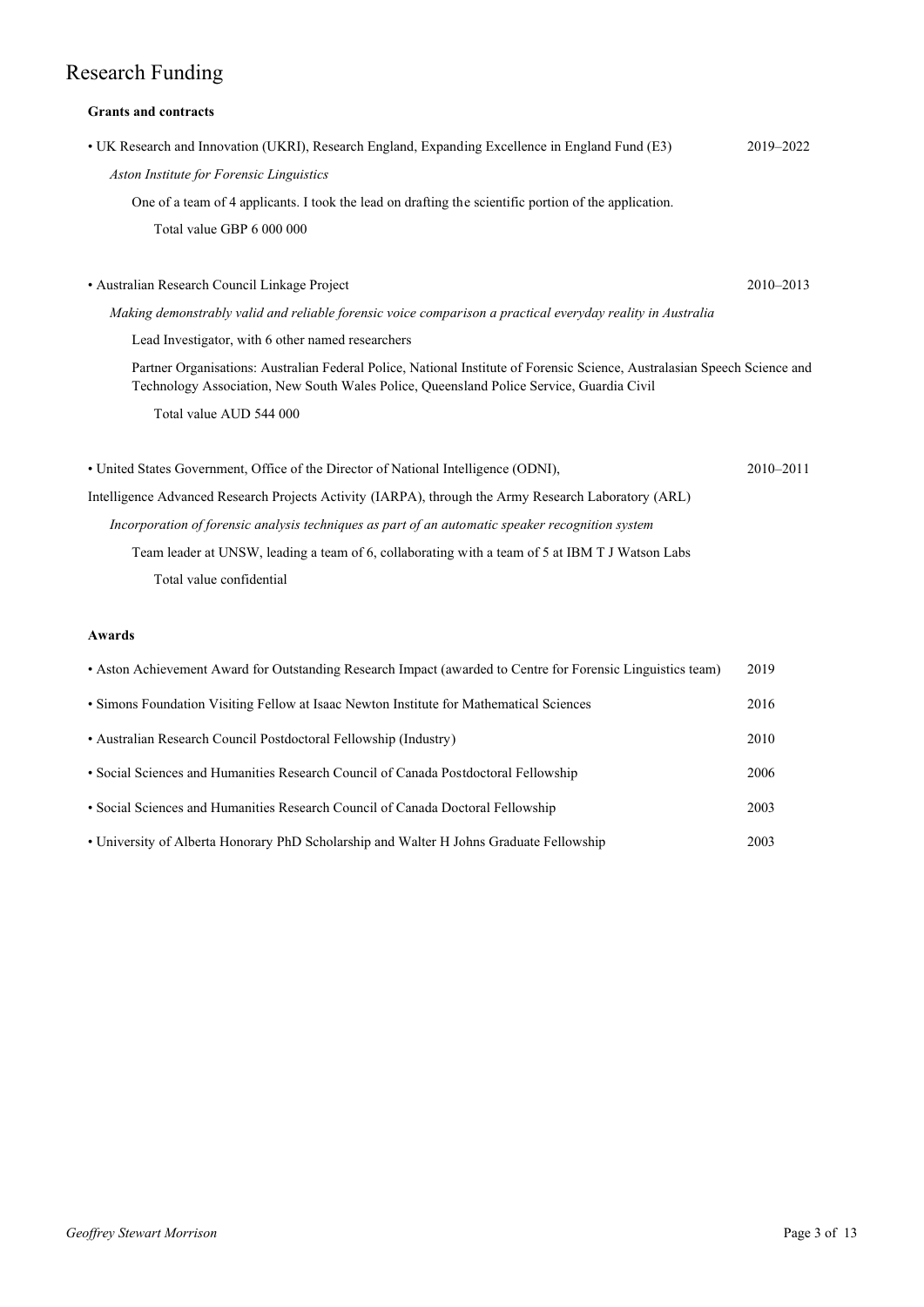## Publication Statistics



*h* **index:** *Web of Science*: (17) *Scopus*: 20 (17) *Research Gate*: 23 (22) *Google Scholar*: 31

**ORCID:** 0000-0001-8608-8207 (values in parentheses exclude self citations)

## Selected Publications

- Morrison, G.S., Enzinger, E., Hughes, V., Jessen, M., Meuwly, D., Neumann, C., Planting, S., Thompson, W.C., van der Vloed, D., Ypma, R.J.F., Zhang, C., Anonymous, A., Anonymous, B. (2021). Consensus on validation of forensic voice comparison. *Science & Justice*. https://doi.org/10.1016/j.scijus.2021.02.002
- Morrison, G.S., Enzinger, E., Ramos, D., González-Rodríguez, J., Lozano-Díez, A. (2020). Statistical models in forensic voice comparison. In Banks, D.L., Kafadar, K., Kaye, D.H., Tackett, M. (Eds.), *Handbook of Forensic Statistics* (Ch. 20, pp. 451–497). Boca Raton, FL: CRC. https://doi.org/10.1201/9780367527709 [Preprint at: http://handbook-of-forensic-statistics.forensic-voicecomparison.net/]
- Morrison, G.S., Neumann, C., Geoghegan, P.H. (2020). Vacuous standards subversion of the OSAC standards-development process. *Forensic Science International: Synergy*, 2, 206–209. https://doi.org/10.1016/j.fsisyn.2020.06.005 (Invited and peer-reviewed perspective paper.)
- Rosas, C., Sommerhoff, J., Morrison, G.S. (2019). A method for calculating the strength of evidence associated with an earwitness's claimed recognition of a familiar speaker. *Science & Justice*, 59, 585–596. https://doi.org/10.1016/j.scijus.2019.07.001
- Morrison, G.S., Enzinger, E. (2019). Multi-laboratory evaluation of forensic voice comparison systems under conditions reflecting those of a real forensic case (*forensic\_eval\_01*) - Conclusion. *Speech Communication*, 112, 37–39. https://doi.org/10.1016/j.specom.2019.06.007
- Morrison, G.S., Kelly, F. (2019). A statistical procedure to adjust for time-interval mismatch in forensic voice comparison. *Speech Communication*, 112, 15–21. https://doi.org/10.1016/j.specom.2019.07.001
- Morrison, G.S., Enzinger E. (2019). Introduction to forensic voice comparison. In Katz W.F., Assmann P.F. (Eds.) *The Routledge Handbook of Phonetics* (ch. 21, pp. 599–634). Abingdon, UK: Taylor & Francis. https://doi.org/10.4324/9780429056253
- Morrison, G.S., Ballantyne, K., Geoghegan, P.H. (2018). A response to Marquis et al (2017) What is the error margin of your signature analysis? *Forensic Science International*, 287, e11–e12. https://doi.org/10.1016/j.forsciint.2018.03.009
- Morrison, G.S. (2018). Admissibility of forensic voice comparison testimony in England and Wales. *Criminal Law Review*, (1), 20–33. [preprint at http://geoff-morrison.net/#Admissibility\_EW\_2018]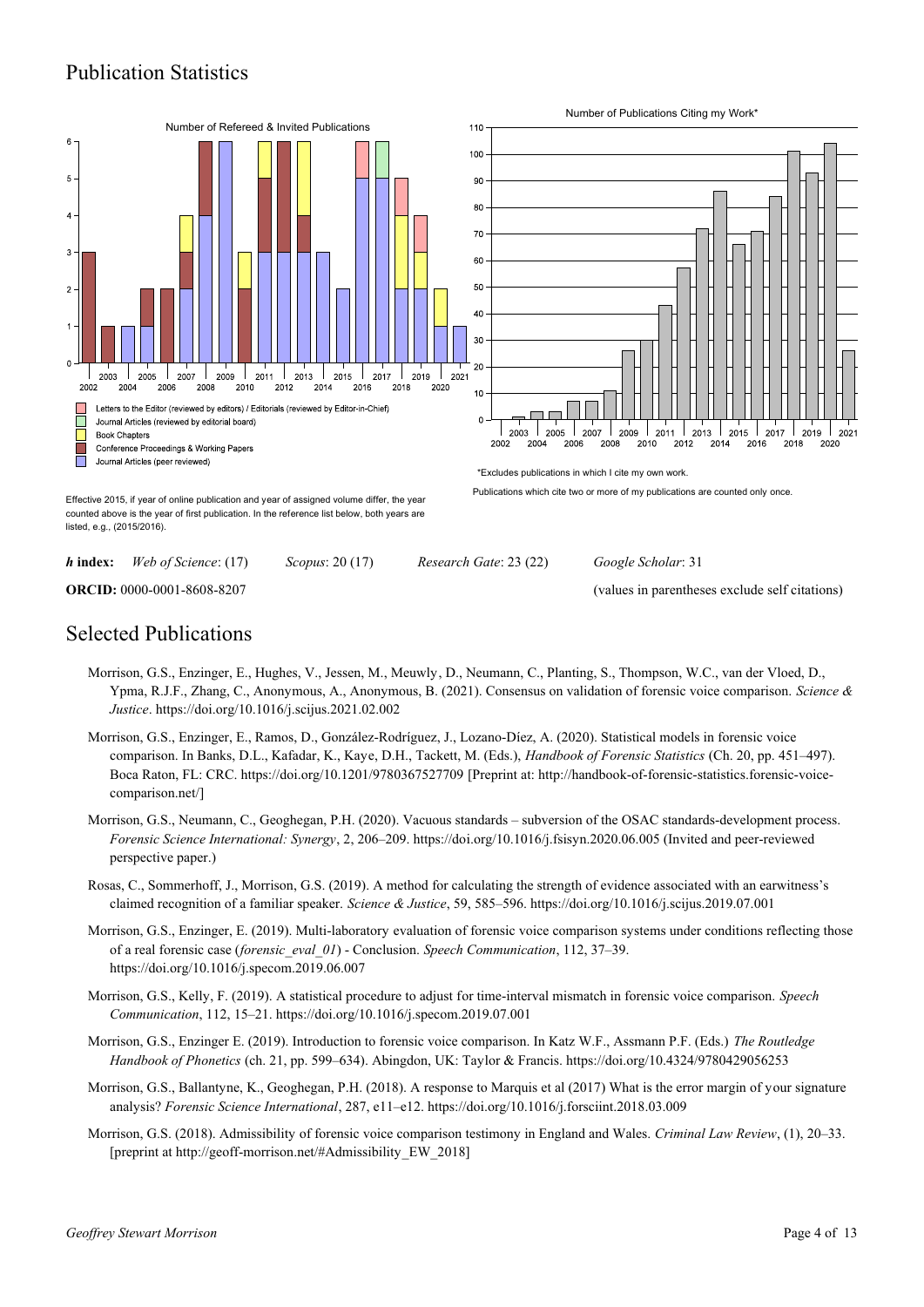- Morrison, G.S., Enzinger, E., Zhang, C. (2018). Forensic speech science. In I. Freckelton, H. Selby (Eds.), *Expert Evidence* (Ch. 99). Sydney, Australia: Thomson Reuters. [preprint at http://expert-evidence.forensic-voice-comparison.net/]
- Morrison, G.S., Poh, N. (2017/2018). Avoiding overstating the strength of forensic evidence: Shrunk likelihood ratios / Bay es' factors. *Science & Justice*, 58, 200–218. http://dx.doi.org/10.1016/j.scijus.2017.12.005
- Morrison, G.S. (2017/2018). The impact in forensic voice comparison of lack of calibration and of mismatched conditions between the known-speaker recording and the relevant-population sample recordings. *Forensic Science International*, 283, e1–e7. http://dx.doi.org/10.1016/j.forsciint.2017.12.024
- Morrison, G.S., Enzinger, E. (2017/2018). Score based procedures for the calculation of forensic likelihood ratios Scores should take account of both similarity and typicality. *Science & Justice*, 58, 47–58. http://dx.doi.org/10.1016/j.scijus.2017.06.005
- Morrison, G.S. (2017). A response to: "NIST experts urge caution in use of courtroom evidence presentation method". http://forensic-evaluation.net/NIST\_press\_release\_2017\_10/ https://arxiv.org/abs/1710.05878 https://ssrn.com/abstract\_id=3054092
- Morrison, G.S. (2017). What should a forensic practitioner's likelihood ratio be? II. *Science & Justice*, 57, 472–476. http://dx.doi.org/ 10.1016/j.scijus.2017.08.004
- Enzinger, E., Morrison, G.S. (2017). Empirical test of the performance of an acoustic-phonetic approach to forensic voice comparison under conditions similar to those of a real case. *Forensic Science International*, 277, 30–40. http://dx.doi.org/10.1016/j.forsciint.2017.05.007
- Morrison, G.S., Thompson, W.C. (2017). Assessing the admissibility of a new generation of forensic voice comparison testimony. *Columbia Science and Technology Law Review*, 18, 326–434. https://doi.org/10.7916/stlr.v18i2.4022 [preprints at https://ssrn.com/abstract=2883767 and https://www.newton.ac.uk/files/preprints/ni16053.pdf]
- Morrison, G.S., Enzinger, E., Zhang, C. (2017). Reply to Hicks *et alii* (2017) Reply to Morrison *et alii* (2016) Refining the relevant population in forensic voice comparison - A response to Hicks *et alii* (2015) The importance of distinguishing information from evidence/observations when formulating propositions. http://arxiv.org/abs/1704.07639
- Morrison, G.S., Kaye, D.H., Balding, D.J., Taylor, D., Dawid, P., Aitken, C.G.G., Gittelson, S., Zadora, G., Robertson, B., Willis, S.M., Pope, S., Neil, M., Martire, K.A., Hepler, A., Gill, R.D., Jamieson, A., de Zoete, J., Ostrum, R.B., Caliebe, A. (2016/2017). A comment on the PCAST report: Skip the "match"/"non-match" stage. *Forensic Science International*, 272, e7–e9. http://dx.doi.org/ 10.1016/j.forsciint.2016.10.018
- Zhang, C., Morrison, G.S., Enzinger, E. (2016). Use of relevant data, quantitative measurements, and statistical models to calculate a likelihood ratio for a Chinese forensic voice comparison case involving two sisters. *Forensic Science International*, 267, 115–124. http://dx.doi.org/10.1016/j.forsciint.2016.08.017
- Morrison, G.S., Enzinger, E. (2016). Multi-laboratory evaluation of forensic voice comparison systems under conditions reflecting those of a real forensic case (*forensic\_eval\_01*) - Introduction. *Speech Communication*. http://dx.doi.org/10.1016/j.specom.2016.07.006
- Morrison, G.S., Enzinger, E., Zhang, C. (2016). Refining the relevant population in forensic voice comparison A response to Hicks et alii (2015) The importance of distinguishing information from evidence/observations when formulating propositions. *Science & Justice*, 56, 492–497. http://dx.doi.org/10.1016/j.scijus.2016.07.002
- Morrison, G.S., Enzinger, E. (2016). What should a forensic practitioner's likelihood ratio be? *Science & Justice*, 56, 374–379. http://dx.doi.org/10.1016/j.scijus.2016.05.007
- Morrison, G.S. (2016). Special issue on measuring and reporting the precision of forensic likelihood ratios: Introduction to the debate. *Science & Justice*, 56, 371–373. http://dx.doi.org/10.1016/j.scijus.2016.05.002
- Morrison, G.S., Sahito, F.H., Jardine, G., Djokic, D., Clavet, S., Berghs, S., Goemans Dorny, C. (2016). INTERPOL survey of the use of speaker identification by law enforcement agencies. *Forensic Science International*, 263, 92–100. http://dx.doi.org/10.1016/j.forsciint.2016.03.044
- Enzinger, E., Morrison, G.S., Ochoa, F. (2015/2016). A demonstration of the application of the new paradigm for the evaluation of forensic evidence under conditions reflecting those of a real forensic-voice-comparison case. *Science & Justice*, 56, 42–57. http://dx.doi.org/10.1016/j.scijus.2015.06.005
- Enzinger, E., Morrison, G.S. (2015). Mismatched distances from speakers to telephone in a forensic-voice-comparison case. *Speech Communication*, 70, 28–41. http://dx.doi.org/10.1016/j.specom.2015.03.001
- Morrison, G.S., Stoel, R.D. (2014). Forensic strength of evidence statements should preferably be likelihood ratios calculated using relevant data, quantitative measurements, and statistical models – a response to Lennard (2013) Fingerprint identification: How far have we come? *Australian Journal of Forensic Sciences, 46*, 282–292. http://dx.doi.org/10.1080/00450618.2013.833648 [preprint at: http://arxiv.org/abs/2012.12198]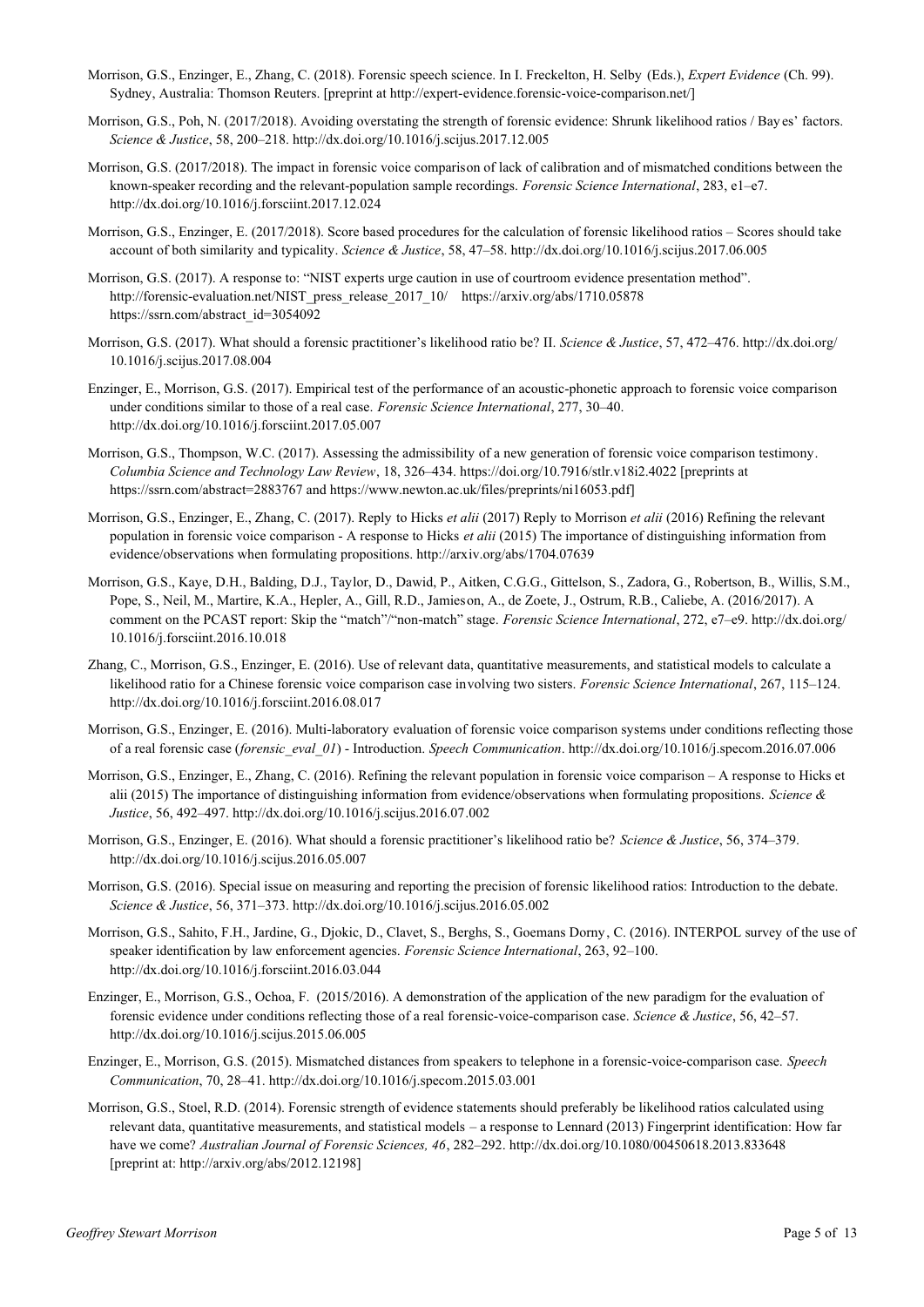- Morrison, G.S. (2014). Distinguishing between forensic science and forensic pseudoscience: Testing of validity and reliability, and approaches to forensic voice comparison. *Science & Justice*, 54, 245–256. http://dx.doi.org/10.1016/j.scijus.2013.07.004
- Morrison, G.S., Lindh, J., Curran, J.M. (2014). Likelihood ratio calculation for a disputed-utterance analy sis with limited available data. *Speech Communication*, 58, 81–90. http://dx.doi.org/10.1016/j.specom.2013.11.004
- Grigoras, C., Smith, J.M., Morrison, G.S., Enzinger, E. (2013). Forensic audio analysis Review: 2010–2013. In: NicDaéid, N. (Ed.), *Proceedings of the 17th International Forensic Science Mangers' Symposium, Lyon* (pp. 612–637). Lyon, France: Interpol.
- Zhang, C., Morrison, G.S., Enzinger, E., Ochoa, F. (2013). Effects of telephone transmission on the performance of formant-trajectory-based forensic voice comparison – female voices. *Speech Communication*, 55, 796–813. http://dx.doi.org/10.1016/j.specom.2013.01.011
- Zhang, C., Morrison, G.S., Ochoa, F., Enzinger, E. (2013). Reliability of human-supervised formant-trajectory measurement for forensic voice comparison. *Journal of the Acoustical Society of America. 133*, EL54–EL60. http://dx.doi.org/10.1121/1.4773223
- Morrison, G.S. (2013). Tutorial on logistic-regression calibration and fusion: Converting a score to a likelihood ratio. *Australian Journal of Forensic Sciences*, 45, 173–197. http://dx.doi.org/10.1080/00450618.2012.733025
- Morrison, G.S. (2013). Vowel inherent spectral change in forensic voice comparison. In G.S. Morrison & P. F. Assmann (Eds.) *Vowel inherent spectral change* (ch. 11 / pp. 263–282). Heidelberg, Germany: Springer-Verlag. http://dx.doi.org/10.1007/978-3-642-14209-3\_11
- Enzinger, E., Morrison, G.S. (2012). The importance of using between-session test data in evaluating the performance of forensic-voice-comparison systems. In *Proceedings of the 14th Australasian International Conference on Speech Science and Technology, Sydney* (pp. 137–140). Australasian Speech Science and Technology Association. https://assta.org/proceedings/sst/SST-12/SST2012/PDF/AUTHOR/ST120086.PDF
- Morrison, G.S., Ochoa, F., Thiruvaran, T. (2012). Database selection for forensic voice comparison. In *Proceedings of Odyssey 2012: The Language and Speaker Recognition Workshop, Singapore* (pp. 62–77). International Speech Communication Association.
- Enzinger, E., Zhang, C., Morrison, G.S. (2012). Voice source features for forensic voice comparison an evaluation of the GLOTTEX® software package. In *Proceedings of Odyssey 2012: The Language and Speaker Recognition Workshop, Singapore* (78–85). International Speech Communication Association. [errata and addenda available on my website]
- Morrison, G.S. (2012). The likelihood-ratio framework and forensic evidence in court: A response to R v T. *International Journal of Evidence and Proof*, 16, 1–29. http://dx.doi.org/10.1350/ijep.2012.16.1.390
- Morrison, G.S., Rose, P., Zhang, C. (2012). Protocol for the collection of databases of recordings for forensic-voice-comparison research and practice. *Australian Journal of Forensic Sciences*, 44, 155–167. http://dx.doi.org/10.1080/00450618.2011.630412
- Lindh, J., Morrison, G.S. (2011). Forensic voice comparison by humans and machine: Forensic voice comparison on a small database of Swedish voice recordings. In W.-S. Lee & E. Zee (Eds.), *Proceedings of the 17th International Congress of Phonetic Sciences, Hong Kong, China* (pp. 1254–1257). Hong Kong: Organizers of ICPhS XVII at the Department of Chinese, Translation and Linguistics, City University of Hong Kong.
- Zhang, C., Morrison, G.S., Thiruvaran, T. (2011). Forensic voice comparison using Chinese /iau/. In W.-S. Lee & E. Zee (Eds.), *Proceedings of the 17th International Congress of Phonetic Sciences, Hong Kong, China* (pp. 2280–2283). Hong Kong: Organizers of ICPhS XVII at the Department of Chinese, Translation and Linguistics, City University of Hong Kong.
- Morrison, G.S. (2011). Measuring the validity and reliability of forensic likelihood-ratio systems. *Science & Justice*, 51, 91–98. http://dx.doi.org/10.1016/j.scijus.2011.03.002
- Morrison, G.S. (2011). A comparison of procedures for the calculation of forensic likelihood ratios from acoustic-phonetic data: Multvariate kernel density (MVKD) versus Gaussian mixture model – universal background model (GMM-UBM). *Speech Communication*, 53, 242–256.
- Morrison, G.S., Zhang, C., Rose, P. (2011). An empirical estimate of the precision of likelihood ratios from a forensic-voice-comparison system. *Forensic Science International*, 208, 59–65. http://dx.doi.org/10.1016/j.forsciint.2010.11.001
- Morrison, G.S. (2010). Forensic voice comparison. In I. Freckelton, H. Selby (Eds.), *Expert Evidence* (Ch. 99). Sydney, Australia: Thomson Reuters.
- Morrison, G.S., Thiruvaran, T., Epps, J. (2010). Estimating the precision of the likelihood-ratio output of a forensic-voice-comparison system. *Proceedings of Odyssey 2010: The Language and Speaker Recognition Workshop*, Brno, Czech Republic (pp. 63–70).
- Morrison, G.S. (2009). Forensic voice comparison and the paradigm shift. *Science & Justice, 49*, 298–308. http://dx.doi.org/10.1016/j.scijus.2009.09.002
- Morrison, G.S. (2009). Comments on Coulthard & Johnson's (2007) portrayal of the likelihood-ratio framework. *Australian Journal of Forensic Sciences, 41*, 155–161. http://dx.doi.org/10.1080/00450610903147701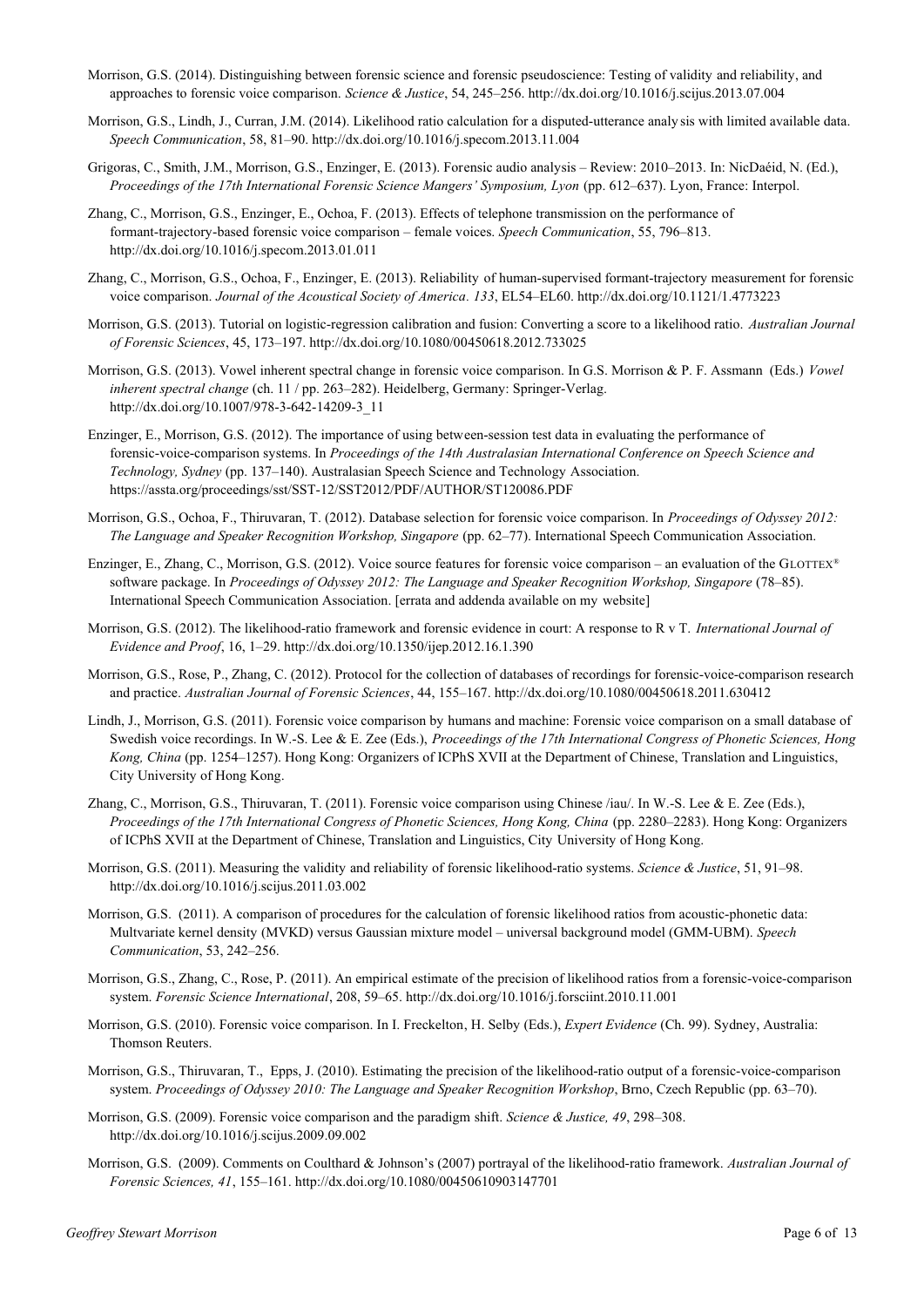- Rose, P., Morrison, G.S. (2009). A response to the UK position statement on forensic speaker comparison. *International Journal of Speech, Language and the Law, 16*, 139–163. http://dx.doi.org/10.1558/ijsll.v16i1.139
- Morrison, G.S. (2009). Likelihood-ratio forensic voice comparison using parametric representations of the formant trajectories of diphthongs. *Journal of the Acoustical Society of America, 125*, 2387– 2397. http://dx.doi.org/10.1121/1.3081384
- Morrison, G.S., Kinoshita, Y. (2008). Automatic-type calibration of traditionally derived likelihood ratios: Forensic analysis of Australian English /o/ formant trajectories. *Proceedings of Interspeech 2008 Incorporating SST 2008* (pp. 1501–1504). International Speech Communication Association.
- Zhang, C., Morrison, G.S., Rose, P. (2008). Forensic speaker recognition in Chinese: A multivariate likelihood ratio discrimination on /i/ and /y/. *Proceedings of Interspeech 2008 Incorporating SST 2008* (pp. 1937–1940). International Speech Communication Association.
- Morrison, G.S. (2008). Forensic voice comparison using likelihood ratios based on polynomial curves fitted to the formant trajectories of Australian English /aI/. *International Journal of Speech, Language and the Law, 15*, 249–266. http://dx.doi.org/10.1558/ijsll.v15i2.249

## Selected Workshops, Tutorials, and Presentations

#### **Workshops and Talks at Forensic Laboratories and Legal Practices**

- Morrison, G.S. (2017, September). *The likelihood ratio framework for the evaluation of forensic evidence, and validation of forensic analysis systems*. Workshop given at the Innocence Project, New York, NY, USA.
- Morrison, G.S. (2016, December). *Forensic voice companion: validation and admissibility*. Talk given at Digital, Cyber and Communications - Audio / Video Laboratory, Metropolitan Police Service, London, England, United Kingdom.
- Morrison, G.S. (2013, May). *Workshop on forensic speech science*. Workshop given at Institut de Recherche Criminelle de la Gendarmerie Nationale, Paris, France.
- Morrison, G.S. (2013, April). *Testing the validity and reliability of likelihood-ratio systems & Calibrating likelihood-ratio systems*. Talk given at the Netherlands Forensic Institute, The Hague, The Netherlands.
- Morrison, G.S. (2013, April). *Introduction to the likelihood-ratio framework for the evaluation of forensic evidence*. Workshop given at Victoria Police Forensic Services Centre, Melbourne, Victoria, Australia.
- Morrison, G.S. (2013, February). *Introduction to the likelihood-ratio framework for the evaluation of forensic evidence*. Workshop given at Queensland Police Forensic Services Branch, Brisbane, Queensland, Australia.
- Morrison, G.S. (2010, April). *Forensic voice comparison and the paradigm shift in forensic science*. Talk given at the Netherlands Forensic Institute, The Hague, The Netherlands.
- Morrison, G.S. (2009, July). *The place of forensic voice comparison in the ongoing paradigm shift*. Talk given at the Forensic and Data Centres, Australian Federal Police, Canberra, ACT, Australia.
- Morrison, G.S. (2008, July). *Combining acoustic-phonetic and automatic approaches to forensic speaker comparison: Calibration and fusion of likelihood-ratios extracted from the formant trajectories of diphthongs*. Talk given at Department of Speaker Identification and Audio Analysis, German Federal Police, Wiesbaden, Germany.

#### **Tutorials and Workshops at Conferences**

- Morrison, G.S., (2019, July). *Introduction to likelihood ratios*. Tutorial at the meeting of the Organization of Scientific Area Committees for Forensic Science (OSAC). Orlando, FL, USA.
- Morrison, G.S. (2018, May). *Introduction to the likelihood ratio framework for the evaluation of forensic evidence*. Tutorial at the Keeping up with Forensic Science Conference. Organized by Cook County Public Defender Office, Forensic Science Division. Hosted by Loyola University School of Law, Chicago, IL, USA.
- Morrison, G.S. (2016, October). *Estadística aplicada al ámbito forense* [Applied forensic statistics]. Pre-conference workshop Reunión de Conformación de la Red Temática de Ciencias Forenses, Universidad Nacional Autónoma de México, Ciudad de México, México.
- Morrison, G.S. (2015, November). *Workshop on Bayesian reasoning for the evaluation of forensic evidence, calculation of likelihood ratios as strength of evidence statements, and testing of the validity and reliability of forensic analysis systems.* Workshop given at the XXIII Congresso Nacional De Criminalística, Armação dos Búzios, Rio de Janeiro, Brazil.
- Morrison, G.S. (2012, August). *An introduction to data-based calculation of likelihood ratios and assessment of validity and reliability*. Workshop presented at the European Academy of Forensic Science (EAFS) Conference, The Hague, The Netherlands.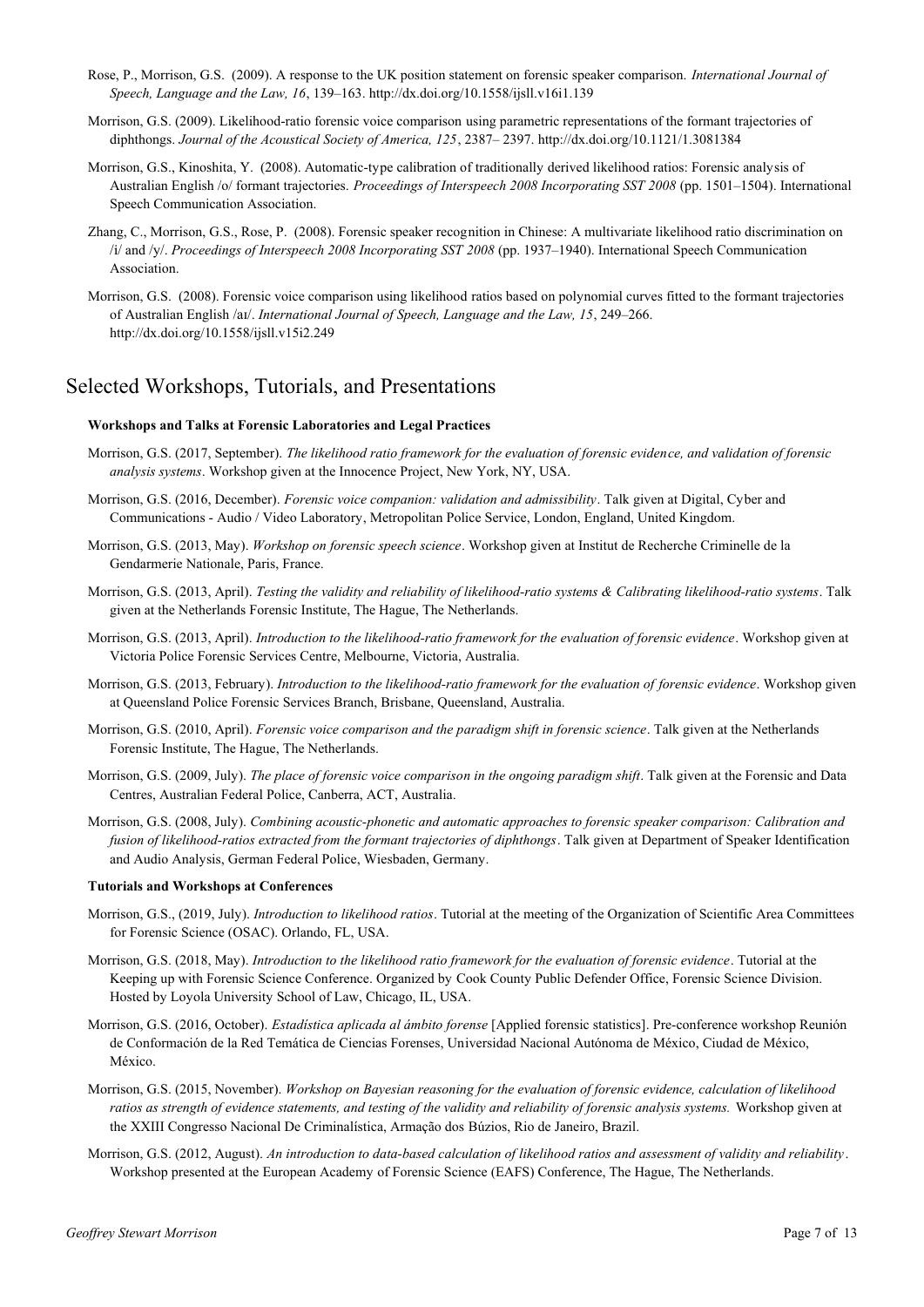- Morrison, G.S. (2012, June). *Workshop on validity and reliability in forensic voice comparison*. Invited workshop presented at National Center for Media Forensics, University of Colorado Denver immediately prior to the 46th Audio Engineering Society (AES) Conference on Audio Forensics: Recording, Recovery, Analysis, and Interpretation, Denver, Colorado, USA.
- Morrison, G.S., Ramos, D. (2010, November). *Forensic voice comparison.* Tutorial at the 2nd Pan-American/Iberian Meeting on Acoustics / 160th Meeting of the Acoustical Society of America, Cancún, Quintana Roo, Mexico.
- Morrison, G.S. (2010, June). *Tutorial on forensic comparison of audio recordings in the same framework as is standard for forensic comparison of DNA profiles.* Tutorial at the 39th International Audio Engineering Society (AES) Conference – Audio Forensics: Practices and Challenges, Hillerød, Denmark.
- Kinoshita, Y., Morrison, G.S., Ramos, D. (2008, September). *Forensic speaker comparison Likelihood ratios As not seen on TV*. Tutorial at the Interspeech 2008 Conference, Brisbane, Queensland, Australia.

#### **Conference Presentations**

- Morrison, G.S. (2017, November). *Forensic science for biometricians*. Paper presented at the Chartered Society of Forensic Sciences Conference "Forensic Biometrics: the future", Nottingham, England, UK.
- Morrison, G.S., Poh, N. (2017, September). *Statistical procedures intended to avoid overestimating the strength of forensic evidence*. Paper presented at the 10th International Conference on Forensic Inference and Statistics (ICFIS), Minneapolis, MN, USA.
- Morrison, G.S. (2017, June). *What should a forensic scientist's likelihood ratio be?* Invited presentation at the National Institute for Standards and Technology (NIST) Colloquium on Quantifying the Weight of Forensic Evidence, Gaithersburg, MD, USA.
- Invited panel discussant in: (2017, June) *Validation and Inter-laboratory testing* and *Population statistics*. National Institute for Standards and Technology (NIST) Colloquium on Quantifying the Weight of Forensic Evidence, Gaithersburg, MD, USA.
- Morrison, G.S. (2016, November). *What should a forensic scientist's likelihood ratio be?* Invited presentation at the Workshop on Statistical Modelling of Scientific Evidence, Isaac Newton Institute for Mathematical Sciences, Cambridge, England, United Kingdom.
- Morrison, G.S. (2016, October). *Taller básico de estadística forense* [Basic workshop on forensic statistics]. Reunión de Conformación de la Red Temática de Ciencias Forenses, Cuernavaca, Morelos, México.
- Morrison, G.S., Enzinger, E. (2016, June). *Multi-laboratory evaluation of forensic voice comparison systems under conditions reflecting those of a real forensic case forensic eval 01*. Invited presentation as part of the panel on forensic and investigative speaker recognition, Odyssey Speaker and Language Recognition Workshop, Bilbao, The Basque Country, Spain.
- Morrison, G.S., Enzinger, E. (2016, May). *Topic 1: Score vs feature based approach to compute likelihood ratios. Topic 1b: Focus on score-based approaches. Talk 2*. Invited presentation at the Netherlands Forensic Institute (NFI) Workshop on Theory and Implementation of Numerical Likelihood Ratio Methods, The Hague, The Netherlands.
- Morrison, G.S., Enzinger, E. (2016, May). *A new paradigm for forensic science and its implementation in forensic voice comparison*. Invited presentation at the National Institute for Standards and Technology (NIST) Workshop on Quantifying the Weight of Forensic Evidence, Gaithersburg, MD, USA. (part of the International Biometric Performance Testing Conference 2016)
- Morrison, G.S., Enzinger, E. (2016, January). *A new paradigm for forensic science and its application to forensic voice comparison*. Invited presentation to the meeting of the Speaker Recognition Subcommittee of the National Institute for Standards and Technology (NIST) Organization of Scientific Area Committees (OSCAC). Leesburg, VA, USA.
- Morrison, G.S. (2015, September). *Measuring and reporting the precision of forensic likelihood ratios: A good idea or a bad idea?* Debate organised at the European Academy of Forensic Science (EAFS) Conference, Prague, Czech Republic.
- Invited panel discussant in: Campbell, J. P., Bonastre, J.-F., Eriksson, A, Nakasone H., Schwartz, R. (Organisers) (2015, September). *Speaker comparison for forensic and investigative applications*. Special Event at Interspeech 2015, Dresden, Germany.
- Morrison, G.S. (2013, September). *An introduction to the likelihood-ratio framework for the evaluation of forensic evidence*. Paper presented at the 36th Canadian Identification Society Annual Education Conference, Vancouver, British Columbia, Canada.
- Morrison, G.S., (2012, June). *How does forensic voice comparison differ from automatic speaker recognition? With a particular focus on database selection*. Chinese and Oriental Languages Information Processing Society (COLIPS) Distinguished Lecturer at Nanyang Technological University (NTU) in conjunction with Odyssey 2012: The Language and Speaker Recognition Workshop, Singapore.
- Morrison, G.S. (2011, February). *The new paradigm in forensic science*. Invited presentation at the National Judicial College of Australia Expert Evidence Conference, Canberra, Australian Capital Territory, Australia.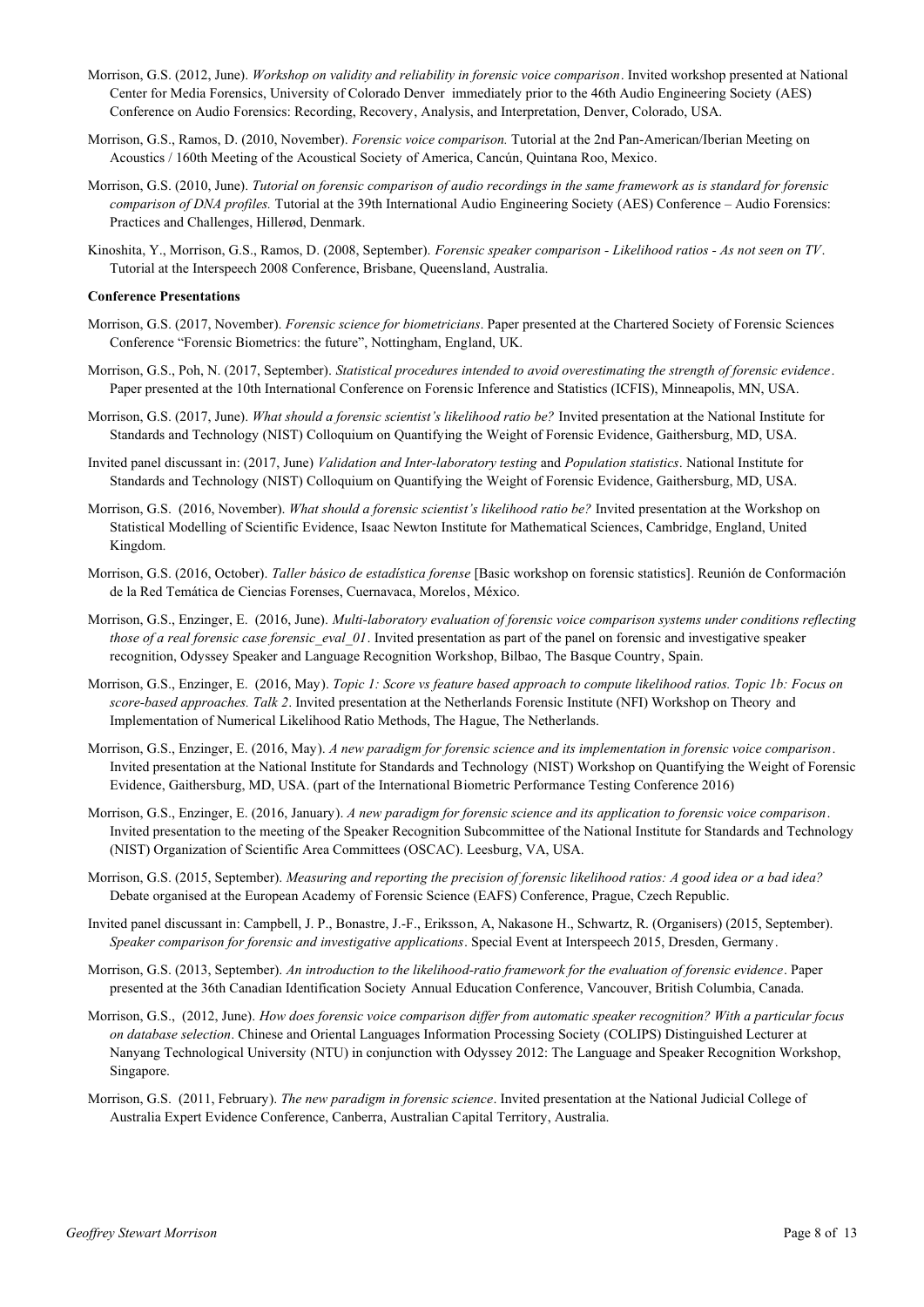## Forensic Casework

- worked on a total of 31 cases
- oral testimony in court in 4 criminal cases (1 at the request of the prosecution, 3 at the request of the defence)
- oral testimony in court in 1 civil case (at the request of the respondent)
- full forensic voice comparison analysis conducted in relation to 3 cases (2 at the request of the prosecution, 1 at the request of the defence)
- statistical advice and customised analytical software provided in relation to 1 civil case
- written reports submitted in relation to 22 criminal cases (8 at the request of the prosecution, 14 at the request of the defence)
- written report submitted in relation to 2 civil cases (1 at request of plaintiff, 1 at request of respondent)
- written report submitted in relation to 1 journalistic case
- contribution to 2 amicus briefs

| McNamee McDonnell Solicitors, Newry, Northern Ireland                                                                                                                               | 2019      |
|-------------------------------------------------------------------------------------------------------------------------------------------------------------------------------------|-----------|
| • Provided a written critique of a forensic voice comparison report prepared by another forensic practitioner.                                                                      |           |
| Duffy Solicitors Ltd, Newry, Northern Ireland                                                                                                                                       | 2019      |
| • Provided a written critique of a forensic voice comparison report prepared by another forensic practitioner.                                                                      |           |
|                                                                                                                                                                                     |           |
| Advokaterna Hurtig & Partners AB, Gothenburg, Sweden                                                                                                                                | 2018      |
| • Provided a written critique of a forensic voice comparison report prepared by another forensic practitioner.                                                                      |           |
| • My written submission was considered by the court.                                                                                                                                |           |
|                                                                                                                                                                                     |           |
| Public Prosecution Service of Canada, Anti-Organized Crime (Central & East), Toronto, ON, Canada                                                                                    | 2017-2018 |
| R v Dunstan [2018] ONSC 4153                                                                                                                                                        |           |
| • Forensic voice comparison - report on full analysis submitted                                                                                                                     |           |
| • Provided a critique of a forensic voice comparison report prepared by another forensic practitioner.                                                                              |           |
| • Oral testimony in court on the forensic voice comparison analysis conducted, and on speaker recognition by laypeople.                                                             |           |
| KRW LAW-LLP, Belfast, Northern Ireland                                                                                                                                              | 2017-2018 |
| • Provided a written report detailing what would be necessary in order to conduct a forensic voice comparison given the conditions<br>of the case – subject of a discovery hearing. |           |
| Jeffreys Lawyers, Sydney, NSW, Australia                                                                                                                                            | 2017      |
| • Provided a written critique of a forensic voice comparison report prepared by another forensic practitioner.                                                                      |           |
| Universal Law, Mullumbimby, NSW, Australia                                                                                                                                          | 2017      |
| • Provided a written critique of a forensic voice comparison report prepared by another forensic practitioner.                                                                      |           |
| Ridley, McGreevy & Winocur, Denver, CO, USA                                                                                                                                         | 2017      |
| • Provided transcript of faint speech on audio recording.                                                                                                                           |           |
|                                                                                                                                                                                     |           |

Tobin King Lateef Lawyers (for plaintiff) and HWL Ebsworth Lawyers (for respondent), 2017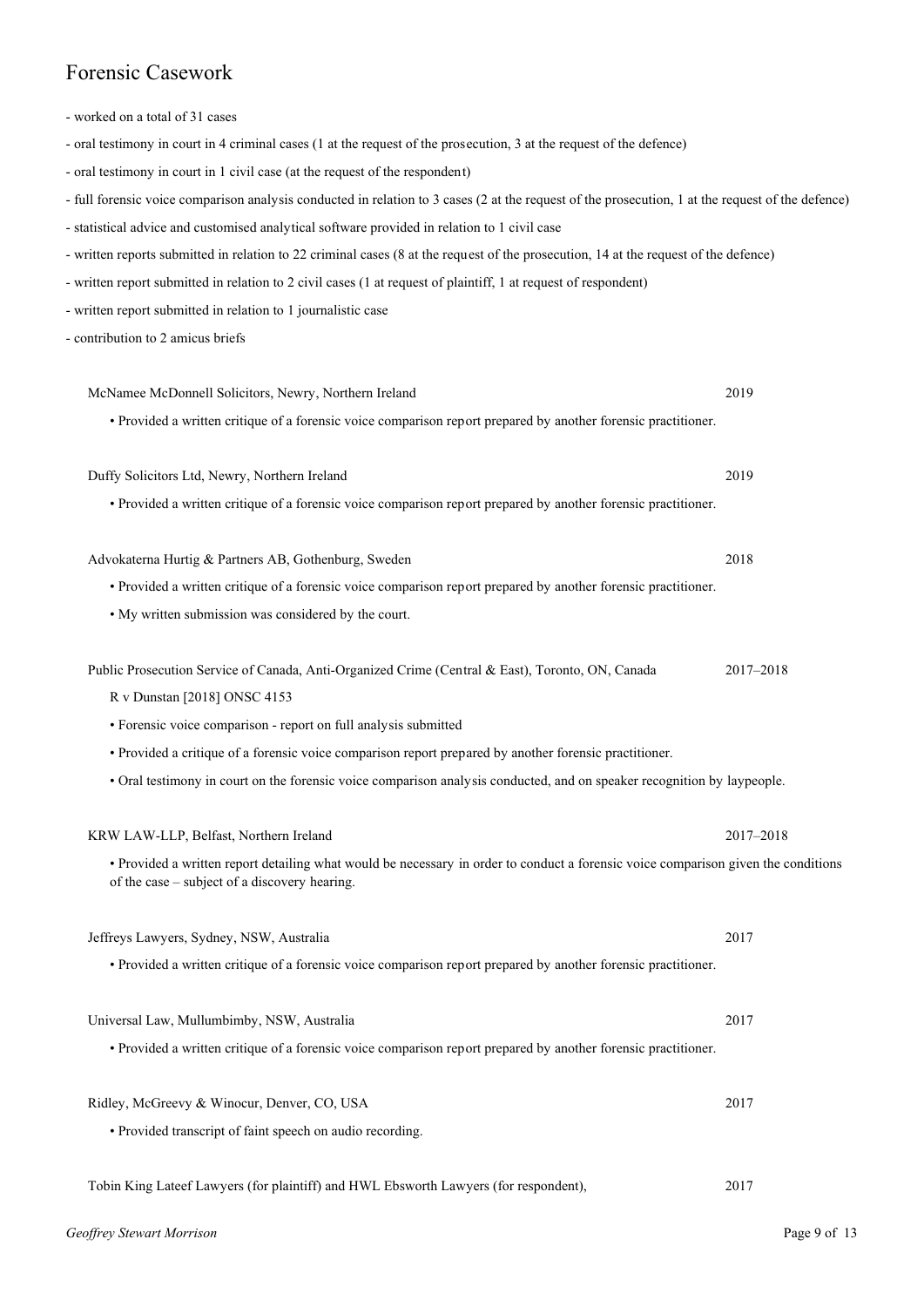#### Brisbane, QLD, Australia

• Single jointly instructed expert in a civil case.

| Prof Cuiling Zhang, School of Criminal Investigation, Southwest University of Political Science and Law,                                                                              | 2016      |
|---------------------------------------------------------------------------------------------------------------------------------------------------------------------------------------|-----------|
| Chongqing, China                                                                                                                                                                      |           |
| • Provided statistical advice and customised analytical software for a civil forensic voice comparison case.                                                                          |           |
| Reprieve US, New York, NY, USA                                                                                                                                                        | 2015      |
| Abu Wa'el Dhiab v Barack H Obama et al., Civ. No. 05-1457 (GK)                                                                                                                        |           |
| • Informational report on speaker identification submitted to court                                                                                                                   |           |
| http://pdfserver.amlaw.com/nlj/10-20-15%20dhiab%20motion%20to%20compel.pdf                                                                                                            |           |
| Rothman, Schneider, Soloway & Stern, New York, NY, USA                                                                                                                                | 2014-2015 |
| United States v Ali Ahmed, Madhi Hashi, & Muhamed Yusuf [EDNY 12-CR-661(SLT)]                                                                                                         |           |
| • Provided training and advice to Yusuf defence in relation to a <i>Daubert</i> hearing on the admissibility of a forensic voice comparison<br>analysis proffered by the prosecution. |           |
| • Provided a written critique of a forensic voice comparison report prepared by another forensic practitioner.                                                                        |           |
| 4th District Public Defender's Office, Minneapolis, MN, USA                                                                                                                           | 2014-2015 |
| Minnesota y David Johnson Jr                                                                                                                                                          |           |
| • Report on non-technical speaker identification by lay persons submitted                                                                                                             |           |
| Canadian Press, Ottawa, ON, Canada                                                                                                                                                    | 2014      |
| • Provided a written critique of a forensic voice comparison report prepared by another forensic practitioner.                                                                        |           |
| http://forensic-evaluation.net/raynolds/                                                                                                                                              |           |
| Supreme Court of the United States                                                                                                                                                    | 2013      |
| Clacy Watson Herrera v United States, No. 12-1461                                                                                                                                     |           |
| • One of 25 scientists and scholars contributing to an Amicus Brief.                                                                                                                  |           |
| Crime Investigation Unit, Victoria Police, Boroondara, VIC, Australia                                                                                                                 | 2012-2013 |
| • Preliminary report on forensic voice comparison.                                                                                                                                    |           |
| • Forensic voice comparison - report on full analysis submitted                                                                                                                       |           |
| Emery Partners Solicitors, Newcastle, NSW, Australia                                                                                                                                  | 2012-2013 |
| • Forensic voice comparison - report on full analysis submitted                                                                                                                       |           |
| Aquila Lawyers, Sydney, NSW, Australia                                                                                                                                                | 2012      |
| R v Christina My Phung Ly                                                                                                                                                             |           |
| • Report on preliminary analysis of voice recording and critique of a forensic-voice-comparison report produced by another forensic<br>scientist.                                     |           |

• Oral testimony in court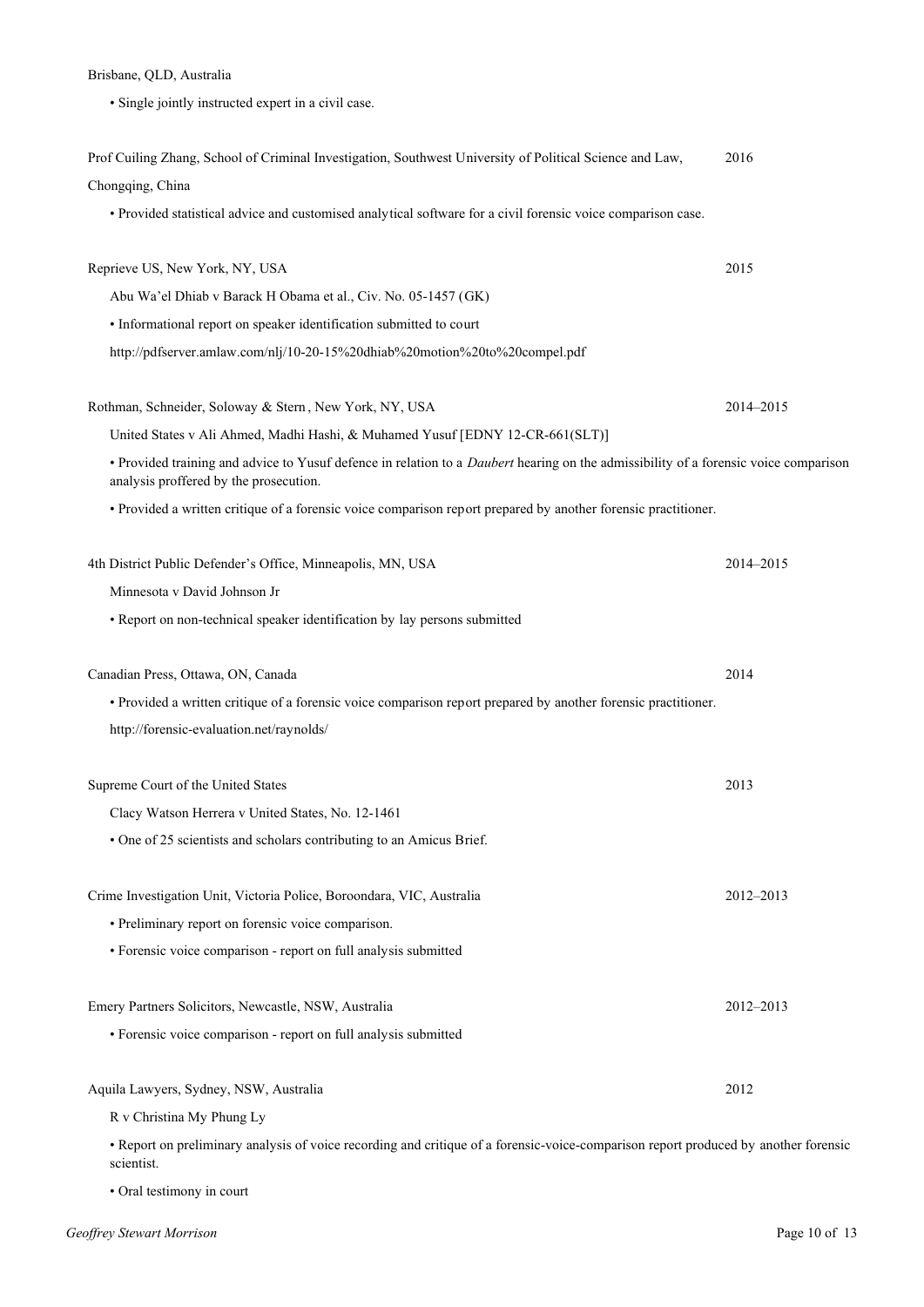| Fisher Dore Lawyers, Brisbane, QLD, Australia                                                                                                     | 2012 |
|---------------------------------------------------------------------------------------------------------------------------------------------------|------|
| Peter Foster ats Australian Competition and Consumer Commission (civil case)                                                                      |      |
| • Report on preliminary analysis of voice recording and critique of a forensic-voice-comparison report produced by another forensic<br>scientist. |      |
| · Oral testimony in court                                                                                                                         |      |
| Herbert Geer Lawyers, Melbourne, VIC, Australia                                                                                                   | 2012 |
| • Preliminary report on forensic voice comparison.                                                                                                |      |
| South Australian Office of the Director of Public Prosecutions, Adelaide, SA, Australia,                                                          | 2012 |
| and Criminal Investigations Branch, South Australia Police, Holden Hill, SA, Australia                                                            |      |
| • Provided a written critique of a forensic voice comparison report prepared by another forensic practitioner.                                    |      |
| Criminal Investigations Branch, South Australia Police, Port Augusta, SA, Australia                                                               | 2012 |
| • Preliminary report on forensic voice comparison.                                                                                                |      |
| United States Court of Appeals for the Ninth Circuit                                                                                              | 2012 |
| Nelson Acosta-Roque v Eric Holder Jr, No. 11-70705                                                                                                |      |
| • One of 39 scientists and scholars contributing to an Amicus Brief.                                                                              |      |
| Henry Sklarz Lawyers, Perth, WA, Australia                                                                                                        | 2011 |
| State of Western Australia v Thi Dieu Linh Lai [WA Dist Ct, No 654 of 2011]                                                                       |      |
| • Oral testimony in court regarding non-technical speaker identification by lay persons.                                                          |      |
| Garde-Wilson Lawyers, Melbourne, VIC, Australia                                                                                                   | 2009 |
| • Preliminary report on forensic voice comparison.                                                                                                |      |
| D G Price & Co, Barristers & Solicitors, Perth, WA, Australia                                                                                     | 2009 |
| State of Western Australia v Cameron James Mansell [WA Dist Ct, No 665 of 2008]                                                                   |      |
| • Written report on non-technical speaker identification by lay persons submitted.                                                                |      |
| • Oral testimony in court regarding non-technical speaker identification by lay persons.                                                          |      |
| Purana Taskforce, Victoria Police, Melbourne, VIC, Australia                                                                                      | 2009 |
| • Preliminary report on forensic voice comparison                                                                                                 |      |
| South East Asian Crime Squad, New South Wales Police, Sydney, NSW, Australia                                                                      | 2009 |
| • Preliminary report on forensic voice comparison                                                                                                 |      |
| Jim Young, Barrister-at-Law, Sydney, NSW, Australia                                                                                               | 2009 |
| · Written report on non-technical speaker identification by lay persons submitted.                                                                |      |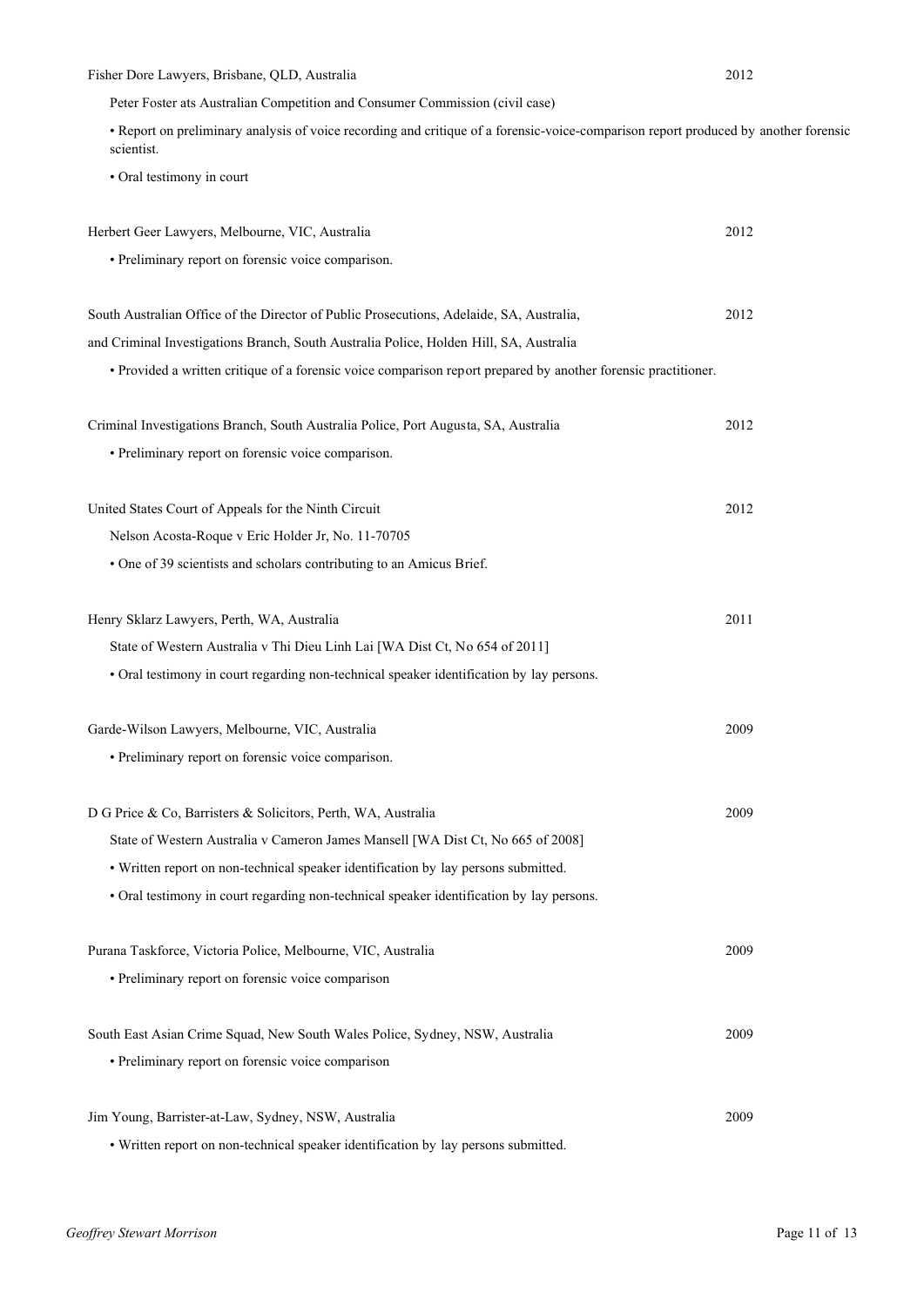| Ford Criminal Lawyers, Sydney, NSW, Australia                                   | 2008             |
|---------------------------------------------------------------------------------|------------------|
| • Preliminary report on forensic voice comparison                               |                  |
|                                                                                 |                  |
| Major Crash Investigation Unit, South Australia Police, Adelaide, SA, Australia | 2008             |
| • Preliminary report on forensic voice comparison                               |                  |
| <b>Other Activities</b>                                                         |                  |
| <b>Journals</b>                                                                 |                  |
| • Speech Communication                                                          |                  |
| Member of the Editorial Board                                                   | $2015$ – present |

Guest Editor 2016 – 2019 Subject Editor 2012 – 2014 • Science & Justice • Guest Editor 2016 – 2017

• Reviewer for: Science & Justice Forensic Science International Forensic Science International: Reports Journal of Forensic Sciences Australian Journal of Forensic Sciences Canadian Society of Forensic Science Journal Journal of the Royal Statistical Society: Series A Chemometrics and Intelligent Laboratory Systems Sydney Law Review Speech Communication IET Biometrics Journal of the Acoustical Society of America Canadian Acoustics Journal of Phonetics Journal of Memory and Language Policing: A Journal of Policy and Practice

#### **Committee Memberships**

| • British Standards Institution (BSI) and International Organization for Standardization (ISO)                                        |                  |  |
|---------------------------------------------------------------------------------------------------------------------------------------|------------------|--|
| - Chair BSI FSM/1 - Forensic Science                                                                                                  | $2019$ – present |  |
| - Committee Member BSI FSM/1 and ISO TC 272 - Forensic Science                                                                        | $2018$ – present |  |
| Contributing to development of ISO 21043 Forensic Science.                                                                            |                  |  |
| Part 3: Analysis, Part 4: Interpretation, Part 5: Reporting.                                                                          |                  |  |
| • US National Institute of Standards and Technology (NIST),<br>Organization of Scientific Area Committees (OSAC) for Forensic Science |                  |  |
| - Affiliate Member of Speaker Recognition Subcommittee                                                                                | $2015 - 2020$    |  |
| • Acoustical Society of America                                                                                                       |                  |  |
| - Chair of the Forensic Acoustics Subcommittee                                                                                        | $2010 - 2013$    |  |